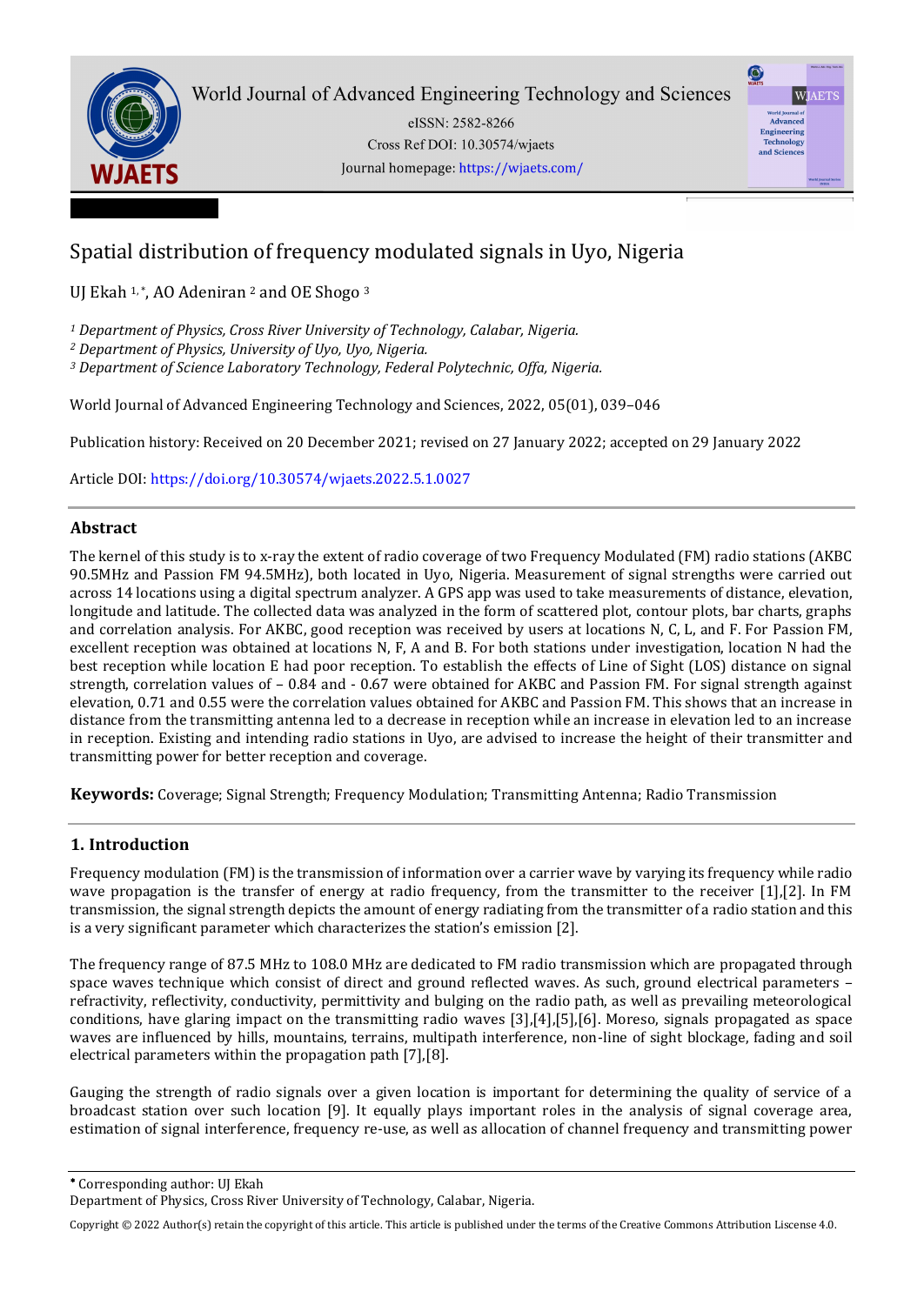[10]. It is used in transmission planning, used in the design and analysis of the link budget of a communication system and for coverage determination, since quality coverage is the key goal in broadcasting [11],[12],[13],[14],[15],[16].

Many researchers have conducted various researches to evaluate the coverage of FM signals in various terrains. During these studies, the receiving and transmitting antenna gains, the terrain conditions and the channel characteristic are usually considered [12],[17],[18],[19],[20],[21].

This research investigates the coverage of FM signals of two radio stations in Uyo, Nigeria, using their electric field strength. This result will be useful to the FM stations and RF planners for proper signal transmission, planning and coverage in this region.

# **2. Material and methods**

Materials used in this research are a digital spectrum analyzer (GW-INSTEK) GSP-730 with frequency range of 150 MHz - 3GHz, a Yagi antenna, a solar panel, an inverter, a grapher 14 software, a surfer 16 software, a laptop, a USB cord, a Google app and a moving vehicle.

In addition, some transmitter parameters like transmission frequency, maximum transmitter power, operating transmitter power, antenna height and polarization were obtained from the radio stations to aid in this research. This is shown in the table below:

| <b>FM Station</b>                  | <b>AKBC FM</b>   | <b>Passion FM</b> |
|------------------------------------|------------------|-------------------|
| Frequency                          | 90.5 MHZ         | 94.5 MHZ          |
| <b>Maximum Transmitter Power</b>   | <b>20 KW</b>     | 5 KW              |
| <b>Operating Transmitter power</b> | <b>12 KW</b>     | <b>5 KW</b>       |
| Antenna Height Above Sea Level     | <b>960 Feet</b>  | 120 Feet          |
| Polarization                       | Omni-directional | Linear            |

#### **Table 1** FM Transmitter Parameters

With the above listed materials, a signal strength measurement system was set up. A Yagi antenna was attached to the roof of the car at a height of 10 m along with a solar panel. The solar panel was connected to an inverter to charge the associated battery while the battery was connected to a switch which powers the system. The spectrum analyzer was connected to the laptop through the USB Cord. The laptop has the spectrum analyzer software installed on it to interface the system. At the various study locations, the spectrum analyzer is put ON along with the laptop. The spectrum analyzer is adjusted to the signal frequencies under investigation and the signal strengths received is saved on the laptop for further analysis.

While taking measurements of the signal strengths from the radio stations at strategic locations, the Google app was simultaneously used in measuring the longitude, latitude, elevation and distance from the reference point (location of transmitting antenna). The locations were chosen based on their importance in Uyo metropolis. Measurement of signal strengths for each location was taken from 8:30 to 18:00 hours to obtain a justifiable inference.

The obtained measurements were analyzed to obtain the average signal strengths for both radio stations in each location. Also, longitude, latitude, distance and elevation of each location taken under consideration was obtained. For ease of location identification, University of Uyo permanent site is denoted as A, University of Uyo annex as B, University of Uyo Town Campus as C, University of Uyo Teaching Hospital as D, Victor Attah Airport as E, Godswill Akpabio Stadium as F, Federal Secretariat as G, Akwa Ibom State Secretariat as H, Shelter Afrique Housing Estate as I, Ibom Specialist Hospital as J, Ibom Plaza as K, Ibom Tropicana as L, Ibom E-Library as M and Ewet Housing Estate as N. Also, distance is denoted as P and elevation as Q.

For further analysis, grapher 14 and surfer 16 softwares were used for graph and contour plots respectively. A graph of signal strength against LOS distance as well as signal strength against elevation were plotted, accompanied by correlation analysis. This was done to obtain the extent to which LOS distance and elevation affects coverage.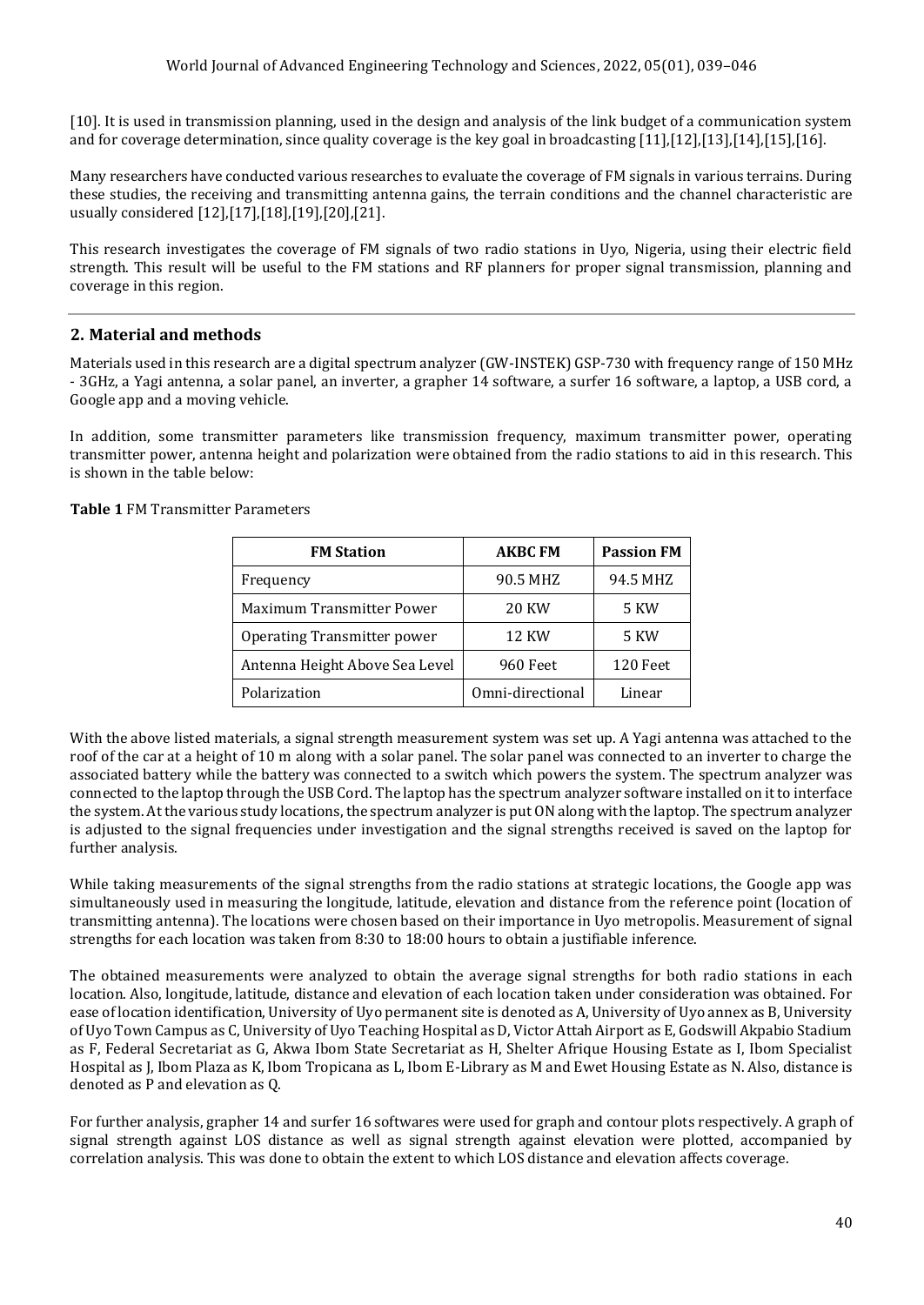#### **3. Results and discussion**

Spatial distribution of FM signals has been studied in Uyo, Nigeria, with emphasis on AKBC and Passion FM with transmitting frequencies of 90.5MHz and 94.5MHz respectively. The analyzed signal strengths and their corresponding locations are presented in table 2. For further analysis, grapher 14 and surfer 16 softwares were used for graph and contour plotting as shown in figure 1, figure 2, figure 3 and figure 4 respectively. Furthermore, data obtained were presented as bar charts in figures 5 and 6. Figures 7 and 8 present graphs of signal strength against LOS distance followed by graphs of signal strength against elevation in figures 9 and 10.

| Location | Longitude | Latitude | P(Km) | Q    | <b>Signal strength</b> |          |
|----------|-----------|----------|-------|------|------------------------|----------|
|          |           |          |       | (Km) | (dBm)                  |          |
|          |           |          |       |      | 90.5 MHz               | 94.5 MHz |
| A        | 5.0289    | 7.9789   | 4.60  | 53   | -84.50                 | $-82.43$ |
| B        | 5.0425    | 7.9225   | 3.08  | 69   | -83.33                 | $-82.43$ |
| C        | 5.0438    | 7.9241   | 3.01  | 67   | $-82.24$               | $-82.79$ |
| D        | 5.0111    | 7.8608   | 9.78  | 68   | -84.19                 | $-83.39$ |
| E        | 4.8714    | 8.0889   | 29.42 | 41   | -89.50                 | $-88.48$ |
| F        | 5.4853    | 7.8869   | 8.16  | 72   | -82.82                 | $-81.90$ |
| G        | 5.0181    | 7.8864   | 7.26  | 72   | $-83.45$               | $-83.21$ |
| H        | 5.0228    | 7.9053   | 5.60  | 66   | -84.07                 | $-86.68$ |
| I        | 4.9800    | 7.9564   | 10.63 | 56   | -83.49                 | $-84.45$ |
|          | 5.0492    | 7.8828   | 5.08  | 68   | -83.42                 | $-84.03$ |
| K        | 5.1833    | 7.9199   | 4.18  | 71   | -83.45                 | $-83.25$ |
| L        | 4.9983    | 7.9403   | 8.59  | 57   | $-82.58$               | $-82.48$ |
| M        | 5.0150    | 7.9128   | 6.17  | 68   | -83.65                 | $-82.75$ |
| N        | 5.0139    | 7.9456   | 7.07  | 66   | -81.26                 | $-80.16$ |

**Table 2** Measured Parameters for each Location



**Figure 1** Scattered Signal Strength Plot for AKBC and Passion FM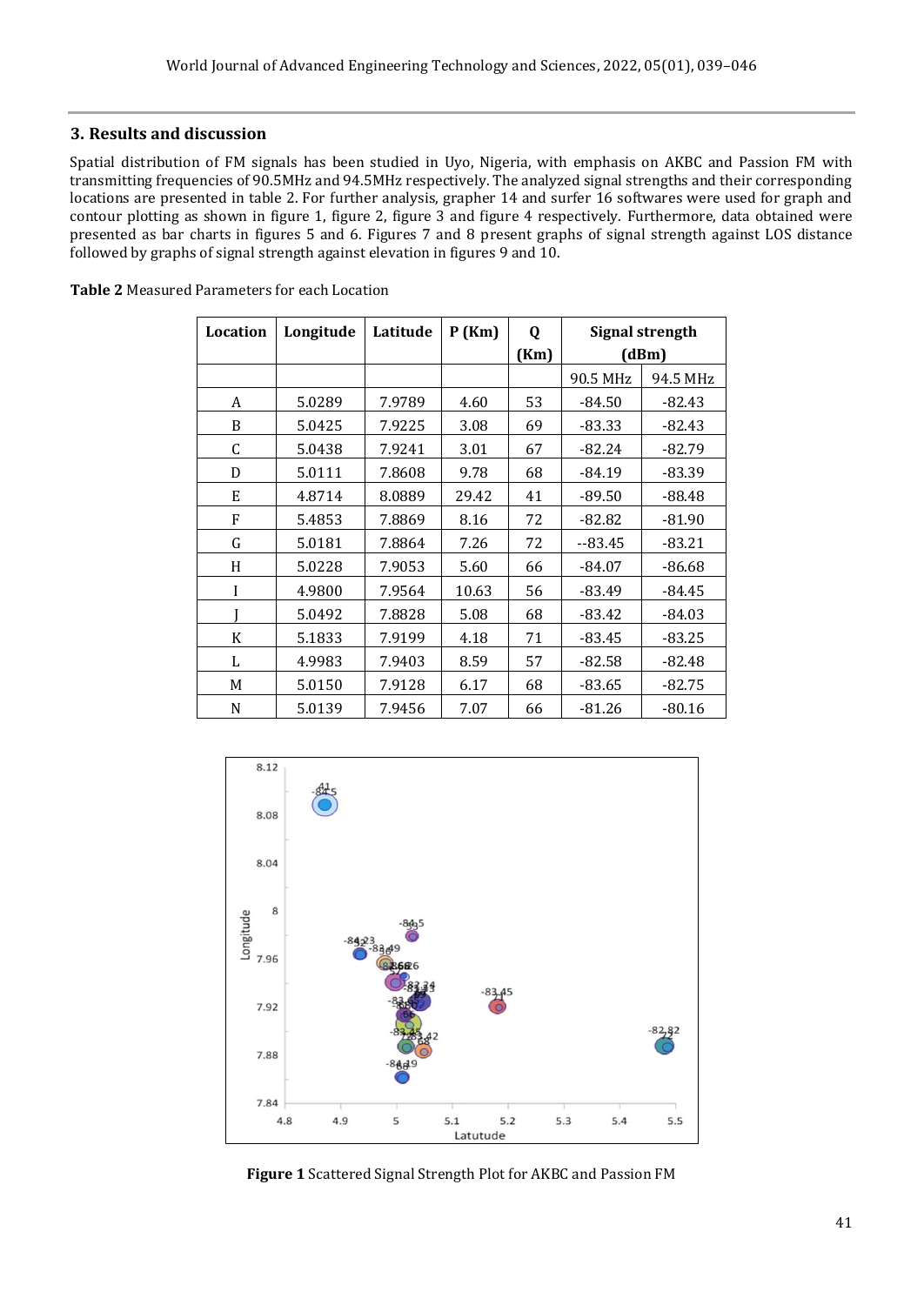

**Figure 2** Contour map showing coverage area of AKBC **Figure 3** Contour map showing coverage area of

Passion FM



**Figure 4** Contour map showing the coverage areas of both stations

The scattered plot in figure 1 and the contour maps in figures 2, 3 and 4 were overlaid with the latitude and longitude of the locations to obtain the accurate position with the measured values and to give a pictorial view of the coverage areas for both radio stations within Uyo metropolis.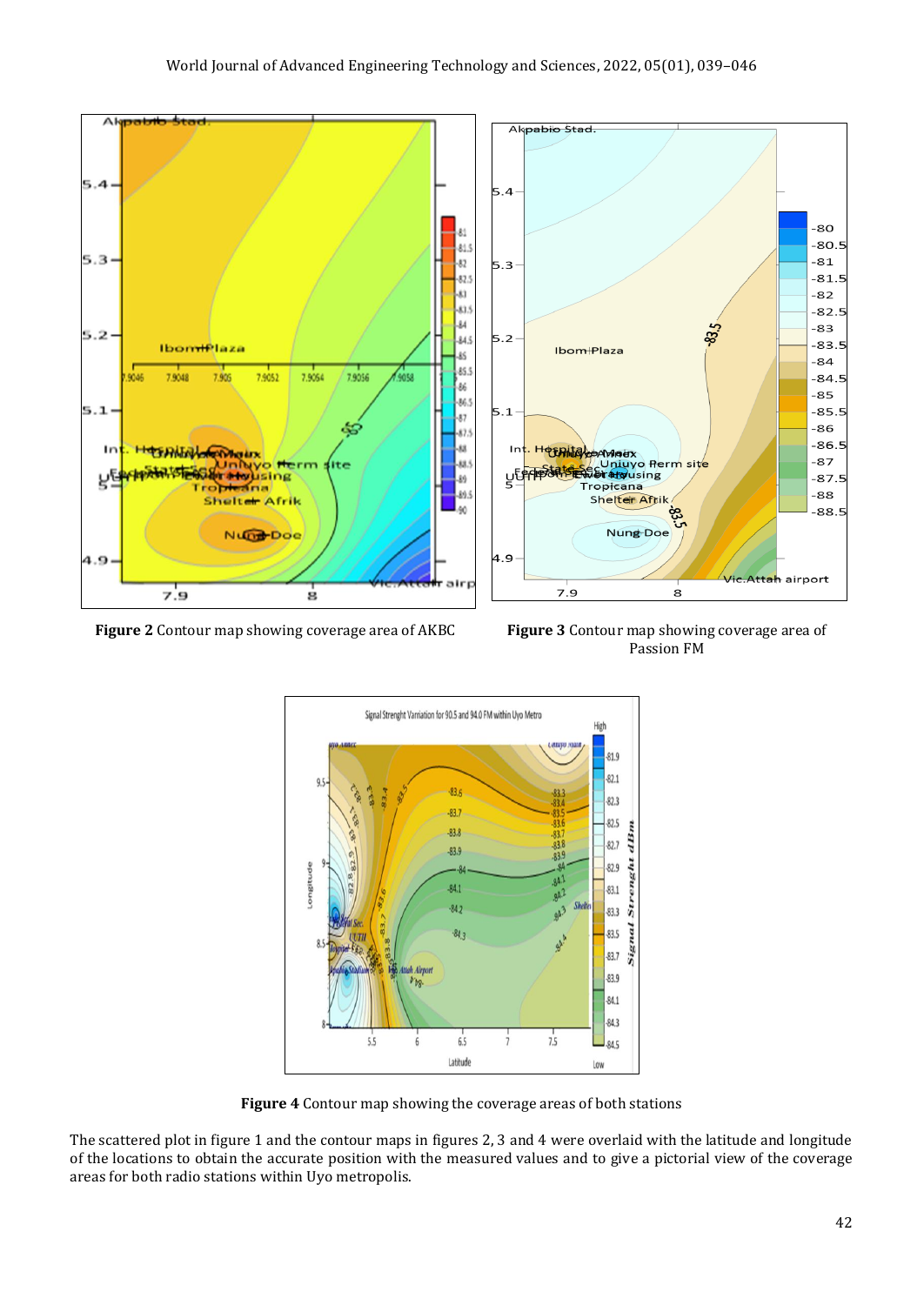

**Figure 5** Bar Chart of mean signal strength against location for AKBC

A bar chart of the measured signal strength with respect to their locations is presented in Figure 5 for AKBC. It is deduced that signal strength from AKBC is higher at locations N, C, L, and F. Location N having the highest signal strength with location E receiving the least signal strength.



**Figure 6** Bar Chart of mean signal strength against location for Passion FM

In figure 6, a bar chart of mean signal strength for Passion FM against the locations is plotted. Locations N, F, A and B is observed to have very good reception. Location N had the best receiving signal strength while the least receiving signal strength was gotten in location E.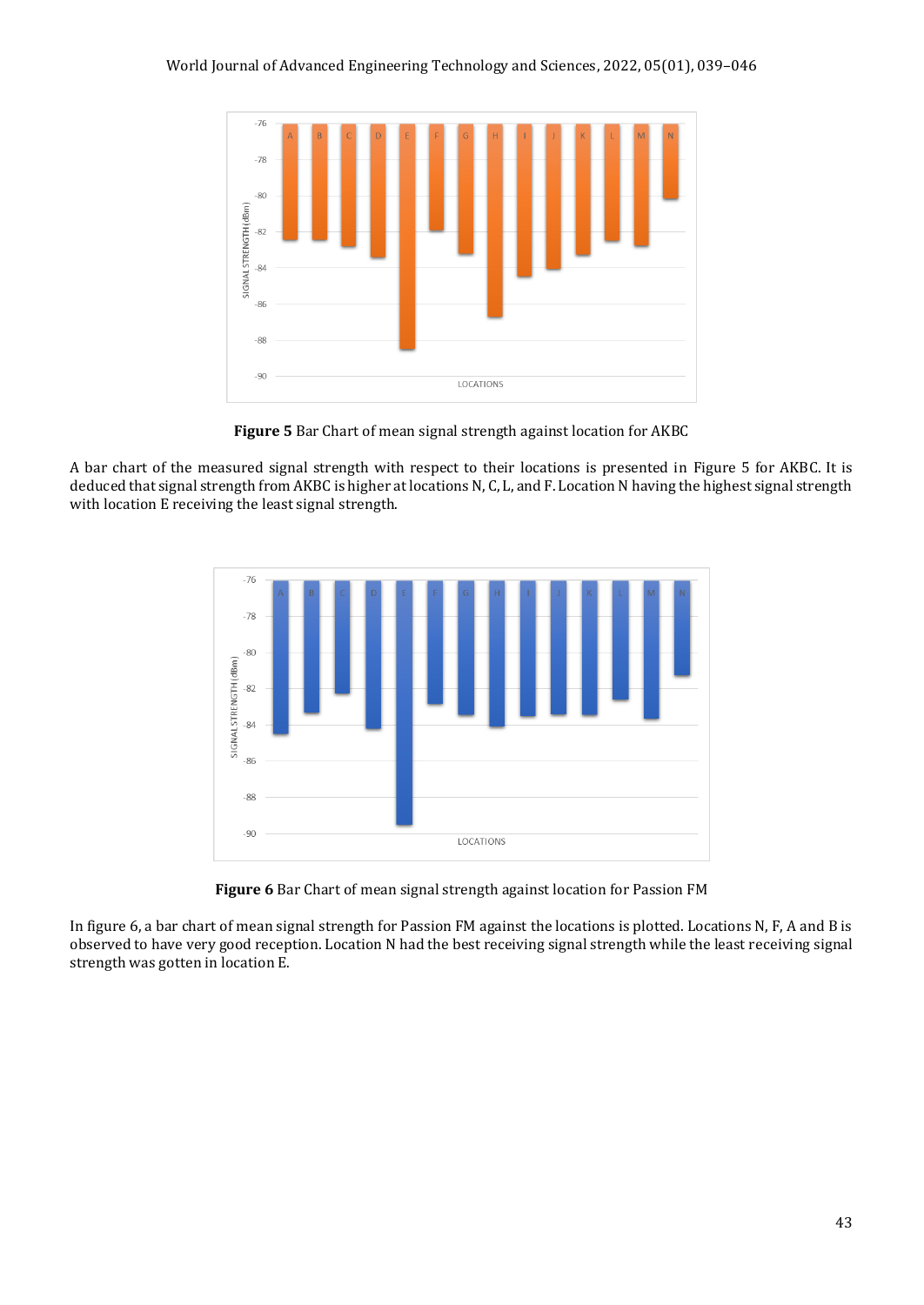

**Figure 7** Graph of Signal Strength against Distance for AKBC



**Figure 8** Graph of Signal Strength against Distance for Passion FM

Figure 7 and 8 is a linear plot of signal strength against Line of Sight (LOS) distance for AKBC and Passion FM respectively. A correlation value of – 0.84 and – 0.67 was obtained in each case. This shows that an increase in distance from the transmitting antenna led to a decrease in signal strength.



**Figure 9** Graph of Signal Strength against Elevation for AKBC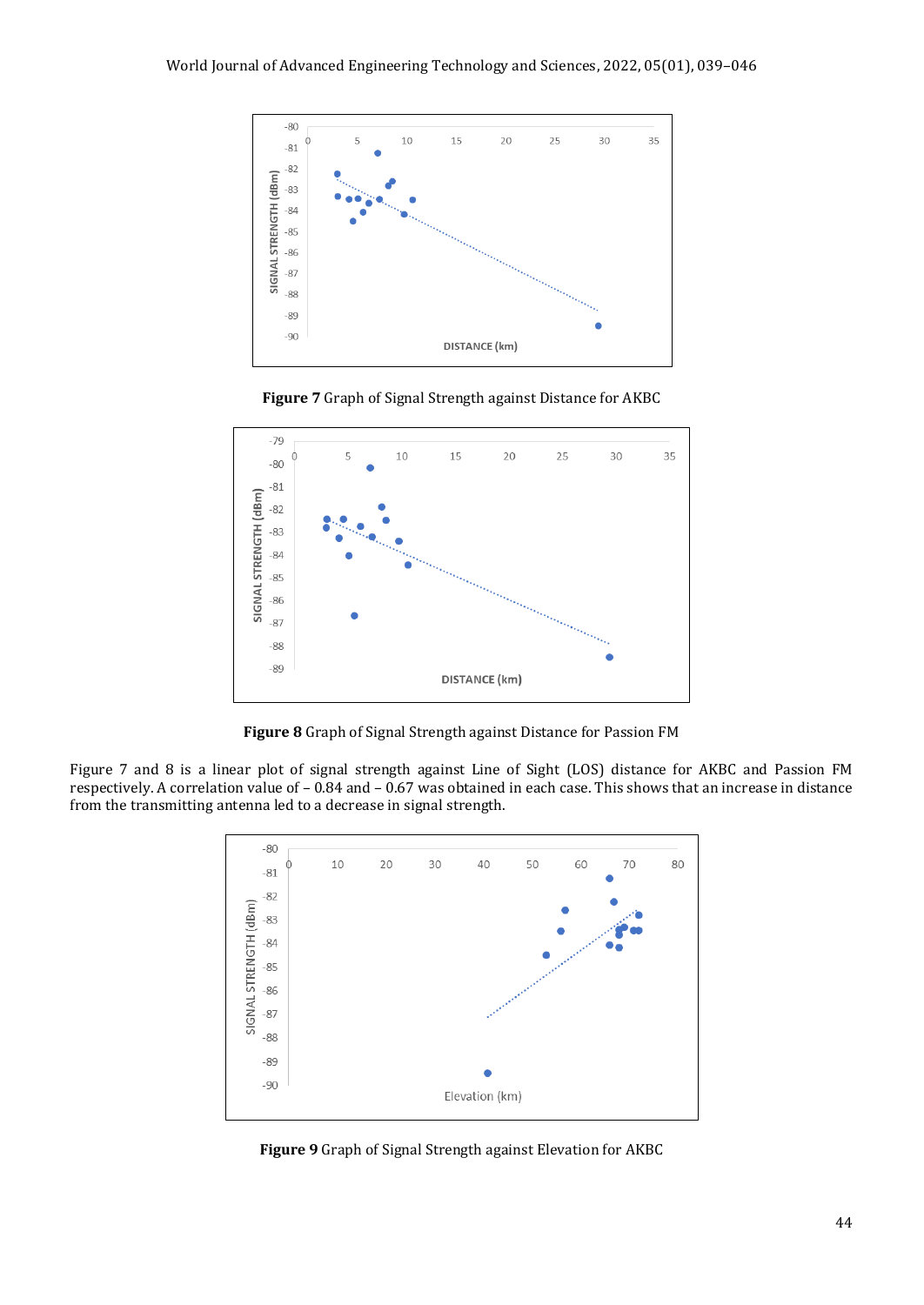

**Figure 10** Graph of Signal Strength against Elevation for Passion FM

A further plot of received signal strength against elevation was done in figure 9 and 10, for AKBC and Passion FM respectively. A correlation value of 0.71 and 0.55 was obtained. This shows that an increase in elevation led to an increase in received signal strength.

# **4. Conclusion**

Measurement of the signal strengths emanating from 90.5 MHz and FM 94.5 MHz transmitters were carried out with the aim of investigating the coverage extent of both stations at various locations within Uyo metropolis. Results show a decrease in signal strength as LOS distance from the radio transmitter of both radio station increases. It was discovered that elevation had a positive impact on the transmitting signal, as an increase in elevation led to an increase in received signal strength. Moreso, we depicted that the best reception from both stations was obtained at Ewet Housing Estate while the worst reception from both stations was obtained at Victor Attah's Airport. This result will assist radio planners for proper transmission and good signal coverage within Uyo metropolis.

# **Compliance with ethical standards**

# *Acknowledgments*

We sincerely thank the management of AKBC and Passion FM for availing us with their transmitter parameters that led to the success of this research.

# *Disclosure of conflict of interest*

The authors of this article have declared that no competing interest exist.

# **References**

- [1] Oyetunji SA. Determination of propagation path loss and contour map for FUTA FM radio Federal University of Technology, Akure, Nigeria. IOSR Journal of Electronics and Communication Engineering. 2013; 6(3): 4-9.
- [2] Olasoji YO, Oyetunji SA. Propagation path loss model for FM radio stations in south west, Nigeria. FUTA Journal of Engineering and Engineering Technology. 2020; 14(1): 8-16.
- [3] Hall MPM Barclay LW. Radiowave Propagation, Peter Peregrinus Ltd., London, United Kingdom. 1989; 2.
- [4] Ewona I, Ekah U. Influence of Tropospheric Variables on Signal Strengths of Mobile Networks in Calabar, Nigeria. Journal of Scientific and Engineering Research. 2021; 8(9): 137-145.
- [5] Iloke J, Utoda R, Ekah U. Evaluation of Radio Wave Propagation through Fo-liage in Parts of Calabar, Nigeria. International Journal of Scientific & Engineering Research. 2018; 9(11): 244-249.